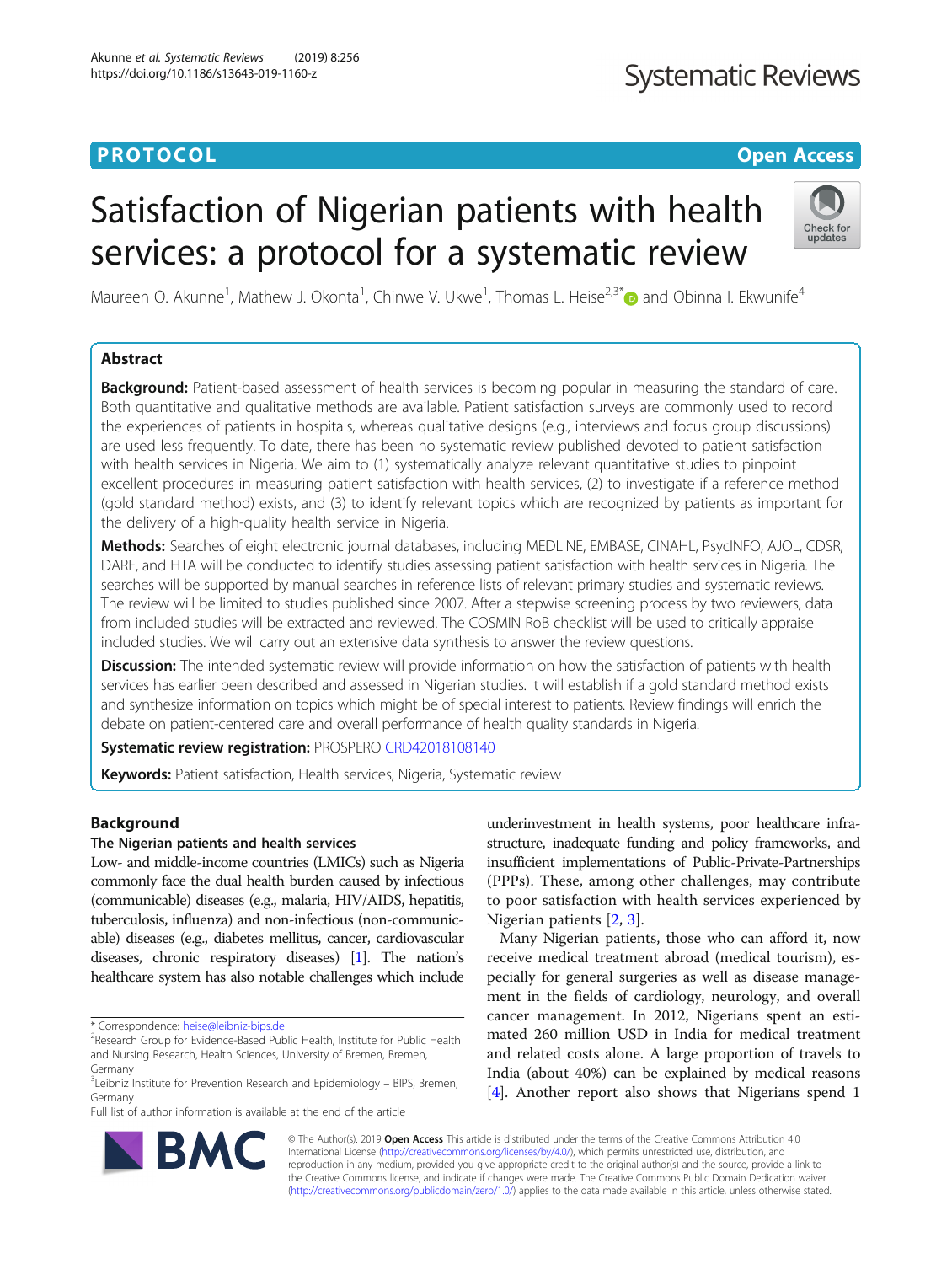billion USD every year to obtain emergency medical treatments abroad [[5\]](#page-4-0). This includes medical tourism to countries and geographic regions such as South Africa, Zimbabwe, and countries in the Middle East (e.g., Egypt, Israel, Turkey) which are supposed to offer better health care service compared to Nigeria. It is not as if the country does not produce the required clinical expertise, but lack of favorable circumstances and enabling environments in the nation form the basis for the persistent brain drain, not to mention abnormally low remunerations. The National Health Service (NHS) in the UK, for example, has over and above 4000 physicians employed from Nigeria, this number is even higher for Nigerian doctors working in the USA. In total, more than 25,000 physicians from Nigeria are working abroad, affecting healthcare delivery back home [[6\]](#page-4-0). This, without doubt, negatively influences the standard of care and could invariably affect the satisfaction of patients in Nigeria, i.e., those who cannot afford overseas treatment.

Financing of healthcare is very important to achieving universal healthcare coverage. In Nigeria, healthcare financing occurs through a variety of sources such as revenue from taxes, direct payment for treatment (out-of-pocket payments (OOPs)), funding by donors, and health insurances (social and community). WHO, UNICEF, and USAID are some of the donor groups that have funded Nigeria healthcare projects. With the inauguration of the National Health Insurance Scheme (NHIS) in Nigeria in 2005, accessibility to healthcare was provided to many Nigerians. But since then, only those working in public (formal) sectors (less than 5% of the Nigerian workforce) have registered. Nigerian government intends to use Community-Based Health Insurance (CBHIS) for workers in the informal sector and rural areas. States such as Lagos, Anambra, Ogun, and Kwara are currently implementing CBHIS. For instance, a law was passed in Lagos establishing a Lagos State Health Insurance Scheme [\[4](#page-4-0)].

The slow pace of Nigeria's implementation efforts to achieve universal health insurance coverage is unfortunate because countries such as Ghana, Rwanda, and Kenya which started several years after Nigeria—have hit over 50% coverage in the meantime [\[7\]](#page-4-0). Direct payments in the form of OOPs are the main source, comprising about 70.3% of total health expenditures in 2009 [\[8\]](#page-4-0). This percentage share is seen as one of the highest in the world [[8](#page-4-0)].

#### Health outcome surveys

Definition of healthcare outcomes has been given as "measures of the result of what happens to patients as a consequence of their encounters with the healthcare system" [[9\]](#page-4-0). In clinical research, three types of outcomes are measured: (a) clinical outcomes which are consequences of a medical treatment (e.g., laboratory values); (b) humanistic outcomes which are end results of a disease or a treatment on the patient's ability to perform normal daily activities and quality of life, including patient-reported outcomes (PROs) (e.g., satisfaction of patients with healthcare services); and (c) economic outcomes which are direct, indirect, and intangible costs of treatment in relation with the results of therapy options.

Traditional medical models of care had concentrated on clinical outcomes only, whereas more recent medical models of care integrate clinical outcomes as well as economic and humanistic outcomes. This new approach, the Economic, Clinical and Humanistic Outcomes is termed the ECHO model of care. The ECHO model builds on the traditional model but broadens its scope by incorporating the humanistic and economic outcomes and thus provides a more comprehensive measurement of health care value [\[10\]](#page-4-0).

Patient satisfaction, a humanistic outcome, has been studied as a crucial element when assessing health outcomes and standard of care [\[11\]](#page-5-0). Often, quantitative surveys such as questionnaires have been used to document patient interactions with the healthcare system, such as their satisfaction with health services in hospitals and clinics. Qualitative designs such as interviews and focus group discussions are less often used, but can gain a more comprehensive and thorough view of patients' experiences. A study conducted in Nigeria [[11](#page-5-0)] recorded high level of satisfaction of HIV patients with pharmaceutical services using a Patient Satisfaction with Pharmaceutical Service (PSPS) questionnaire [[12](#page-5-0)]. However, in the study, the patients indicated low satisfaction with the item that examined the supply of penned information by pharmacists. Using a standardized structured interviewed questionnaire, Karunamoorthi et al. [[13](#page-5-0)] also demonstrated that most of the respondents were satisfied with the pharmaceutical service. 82.5% of the participants in the study, however, indicated long waiting hours to finally receive their medication as a major problem that is responsible for their dissatisfaction. The research on the satisfaction of patients with health services is not only important in chronic diseases such as HIV/AIDS, but, in fact, in all areas of health service delivery. For instance, a study done in the south-west region of Nigeria on the satisfaction with primary health services also indicated waiting time and availability of drugs as the main interests of the participants  $[14]$ . It is worthwhile to note that respondents under NHIS as well as non-NHIS respondents were highly satisfied with the health services they had received from their healthcare providers at their healthcare facilities [\[15](#page-5-0)–[19](#page-5-0)]. Contrary to the studies discussed above, Abebe et al. recorded low levels of satisfaction by the respondents with pharmaceutical services [\[20\]](#page-5-0). Thus, evaluation of patients' satisfaction with health services is important and crucial to pinpoint certain areas of service and practice which need to be improved. A systematic analysis of these relevant studies can also help to identify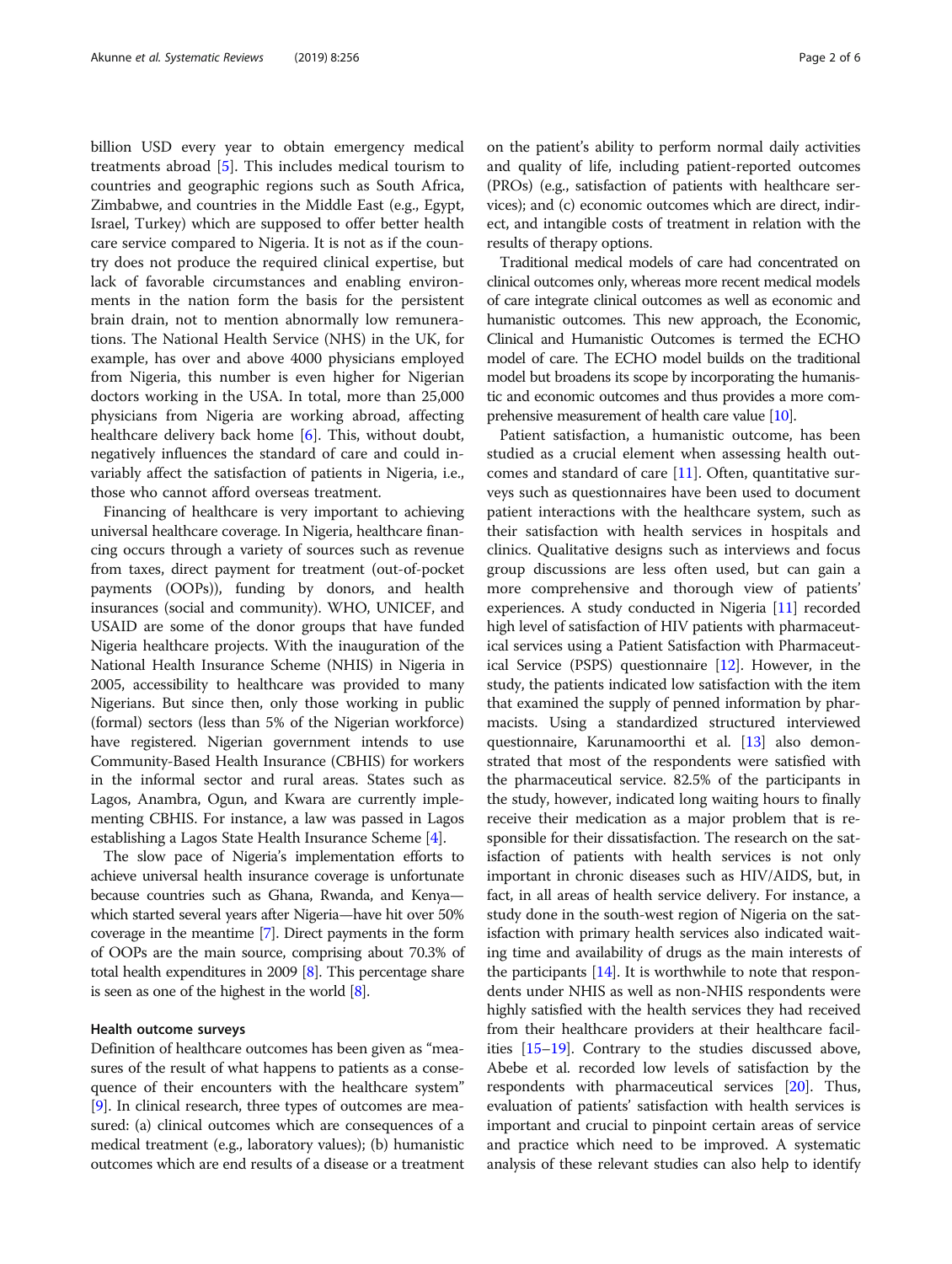relevant approaches in evaluating patient satisfaction and to establish different appraisal instruments based on the patients' most important considerations.

A review focusing on the measurement of patient satisfaction in clinics specialized in the field of sexually transmitted diseases (STDs) has already been published [[21](#page-5-0)]. Some of such reviews included studies which had been carried out in LMICs such as Nigeria [\[22,](#page-5-0) [23](#page-5-0)]. Another review examined the satisfaction measurement instruments for healthcare service users in Brazil [[24](#page-5-0)]. In the latter review, the researchers concluded, based on their findings, that there was no gold standard method for assessing patient satisfaction. A review of patients' views on the quality of primary health care in sub-Saharan Africa was published in 2015. This review included six studies from Nigeria, but did not make country-specific conclusions [[25](#page-5-0)]. Even though studies from Nigeria were included in systematic reviews before, none has been conducted focusing on Nigerian patients and their satisfaction with local health services. The study therefore intends to address the following questions:

- 1. How has patient satisfaction with health services in Nigerian hospitals been previously described and assessed?
- 2. Is there any existence of a gold standard method?
- 3. Is it possible to identify issues/topics considered by patients as most important in delivering a highquality service?
- 4. Are there any areas of dissatisfaction and if so, what are they?

## Methods

#### Protocol

This protocol follows the guidelines on reporting as outlined in the Preferred Reporting Items in Systematic Reviews and Meta-analyses (PRISMA) statement [\[26\]](#page-5-0). The protocol is enlisted in the International Prospective Register of Systematic Reviews (PROSPERO) CRD42018108140.

### Eligibility criteria

To be included in this upcoming review, studies must meet the following criteria:

- 1. Studies investigating the satisfaction of patients with health services in Nigerian hospitals or clinics;
- 2. Studies on adult patients, 18 years and above;
- 3. Studies performed with quantitative instruments (questionnaire-based studies);
- 4. The analysis will consider original research works and reviews (consideration of the latter is to ensure that no original work will be missed);
- 5. Eligible studies need to be published in English;
- 6. Studies assessing patient satisfaction as a primary outcome (see the "[Outcome types](#page-3-0)" section);
- 7. Studies published between 2007 and 2018.

We will, therefore, exclude qualitative studies, studies published in other languages than English, and studies published earlier than 2007. The exclusion of studies published earlier than 2007 was due to the rapid changes of the Nigerian healthcare system over the last decades and to ensure studies were conducted after the introduction of the NHIS. We wanted to avoid study results which can be solely traced back to possible adaptation issues in the transition period shortly after the introduction of the NHIS.

#### Information sources

We will perform searches in the Medical Literature Analysis and Retrieval System Online (MEDLINE; via OvidSP), Excerpta Medica database (EMBASE; via OvidSP), Cumulative Index to Nursing and Allied Health Literature (CINAHL; via EBSCOhost), PsycINFO (PsycINFO; via OvidSP), and African Journals OnLine (AJOL; via AJOL) to retrieve primary studies and systematic reviews. For existing systematic reviews, we will also conduct searches in the Cochrane Database of Systematic Reviews (CDSR; via Wiley), the Database of Abstracts of Reviews of Effects (DARE; via Wiley), and the Health Technology Assessment Database (HTA; via Wiley).

#### Search strategy

Our search strategy follows a highly sensitive search approach. We will use a combination of relevant text words and Medical Subject Headings (MeSH) or other hierarchical medical vocabulary systems to incorporate basic elements of our research question, this includes population and context (e.g., hospitals, clinics, health service, and patients), geographic region (i.e., Nigeria), outcomes (e.g., patient satisfaction and perception), and study design (e.g., study, trial, and surveys). If provided by the database provider, we will use search filters to exclude animal studies and published articles before 2007. A search for MEDLINE was already developed and piloted by the author team. This MEDLINE search will be adapted to match the necessities of the other included databases. The original MEDLINE search is provided in the Appendix section below.

#### Study selection

Before entering the screening process, we will de-duplicate all references by using the reference software Endnote. Screening of titles and abstracts will be independently done by two of the reviewers (MA and OE) in consideration of the eligibility criteria. A third reviewer's opinion (MO) will be requested to reach a general agreement in case of disagreement with regard to potential in- or exclusion of studies. The same elements of the screening process will be used for the full-text screening afterwards.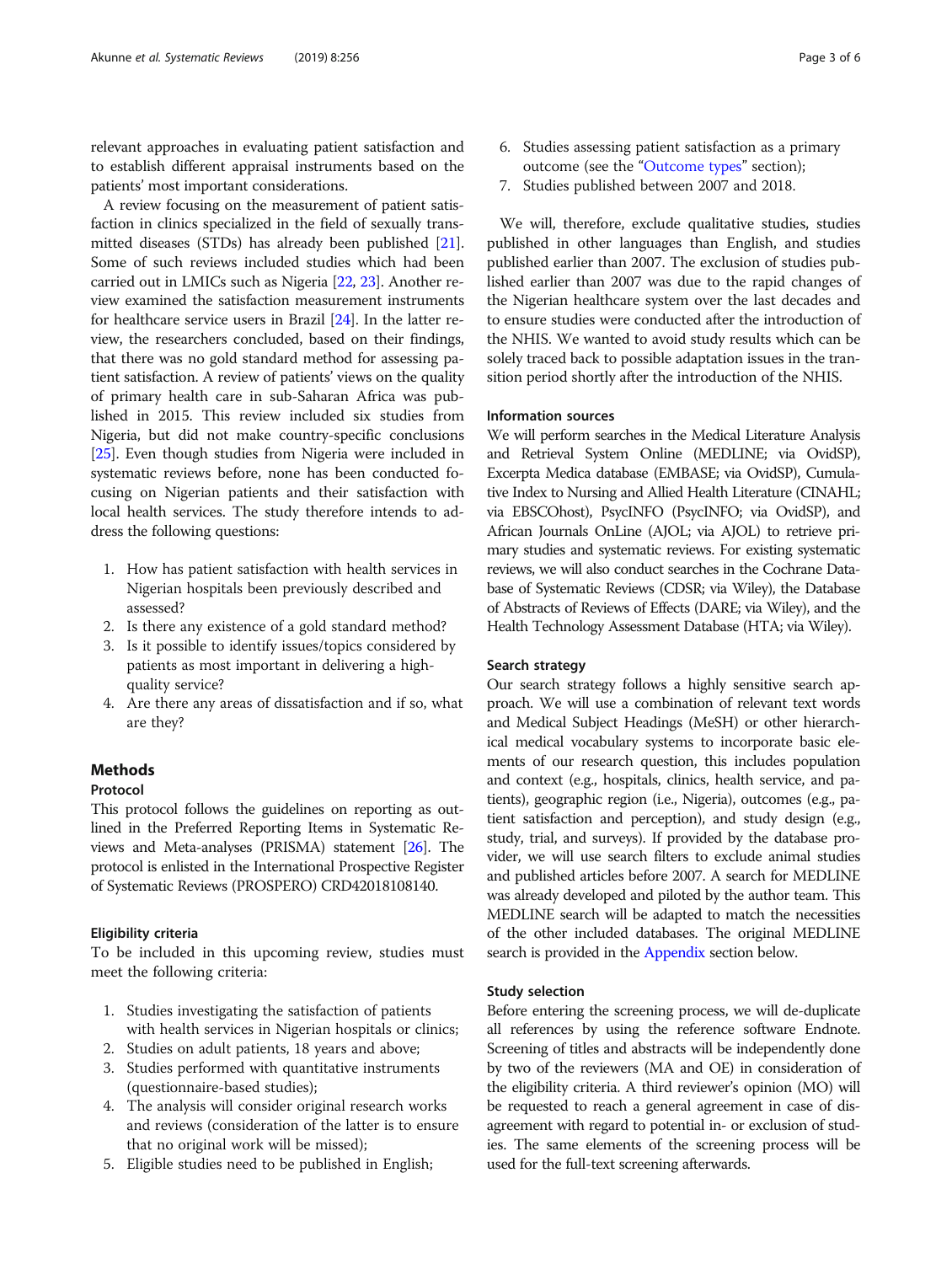#### <span id="page-3-0"></span>Outcome types

The primary outcome will be patient satisfaction with health services. Studies in which satisfaction is measured only as a single dimension of service provision (as in assessing the satisfaction of patients with physician interaction) will be excluded.

#### Data extraction

A data extraction form will be first piloted and subsequently provided to the review team. Two reviewers (MA and OE) will separately extract relevant information from the included studies. Any disagreement will be handled by discussion and final advice from a third author (MO). Data to be extracted from each study will be relevant with regard to patient-reported outcome measures (PROMs), including patient sample and results of the measurement properties (MA, OE, and MO). Thus, the following items will be considered: year, authors, sample size, study design, healthcare setting (hospital or clinic), satisfaction tool employed, dimensions of the instruments, format, and psychometric properties analyzed.

#### Risk of bias

The COnsensus-based Standards for the selection of health status Measurement INstruments (COSMIN) risk of bias checklist will be utilized to assess the validity and reliability of eligible studies. The checklist contains design necessities and approved statistical methods on measurement properties. For each of these properties, a checklist was developed containing standard questions needed to evaluate the quality of a study on that particular measurement property (referred to as COSMIN box). There are ten COSMIN boxes of the risk of bias checklist for the different measurement properties. For example, box 1 is for development, box 2 for content validity, and box 3 for structural validity. More than one property may be evaluated and documented in a study, meaning that more than one COSMIN box needs to be completed. The individual studies will be rated as either very good, adequate, doubtful, or of inadequate quality [[27\]](#page-5-0). The quality of each study will be determined by taking the lowest rating of any of the standard questions (i.e., "the worst score counts" principle) [[28\]](#page-5-0). Details and full explanation of the COSMIN checklist and its development process can be found in Mokkink et al. [\[29](#page-5-0)]. The use of the COSMIN risk of bias checklist is justified for this particular review as the checklist was exclusively developed and validated for evaluating the methodological quality of measures used to assess PROMs such as satisfaction, perception, and quality of life in health research [[29\]](#page-5-0). Boxes of the COSMIN risk of bias statement are summarized in Table 1.

#### Table 1 Boxes of the COSMIN risk of bias checklist [[29](#page-5-0)]

| Mark the measurement properties that have been evaluated in the<br>article <sup>a</sup> .                          |
|--------------------------------------------------------------------------------------------------------------------|
| Content validity                                                                                                   |
| Box 1. PROM development<br>Box 2. Content validity                                                                 |
| Internal structure                                                                                                 |
| Box 3. Structural validity<br>Box 4. Internal consistency<br>Box 5. Cross-cultural validity/measurement invariance |
| Remaining measurement properties                                                                                   |
| Box 6. Reliability<br>Box 7. Measurement error<br>Box 8. Criterion validity                                        |

Box 9. Hypotheses testing for construct validity

```
Box 10. Responsiveness
```
<sup>a</sup>lf a box needs to be completed more than once, two or more can be placed

#### Data synthesis

After reviewing published systematic reviews in this research field (see the chapter "[Background](#page-0-0)" section), we do not plan to do a meta-analysis as a form of data synthesis (mostly relevant to our fourth objective) as we expect studies from a wide variety of settings (e.g., general hospitals, specialized hospitals), different populations (e.g., men, women, diseased, non-diseased), different study designs (e.g., cross-sectional studies, uncontrolled before-after studies (UBAs)), and different timings of questioning the patients (e.g., hospital discharge surveys, surveys at any given time). However, a detailed narrative synthesis will be carried out to answer our four main objectives. Information will be sought only from the studies which reported results on one or more measurement properties of the COSMIN risk of bias checklist. Important features of these studies will be presented and organized in a tabular form. Included studies will be summarized under key topics that came out during thematic analysis.

### **Discussion**

This protocol reports detailed information of an upcoming systematic review which will include studies on the satisfaction of patients with health services in Nigerian hospitals. The aim is to evaluate how patient satisfaction with health services has been described and measured in the setting of Nigerian hospitals over the past decade, a decade with fundamental healthcare reforms in Nigeria. The research gaps discovered through this systematic review will identify areas for further research as well as the direction for future studies. Areas of dissatisfaction within the context of Nigerian health services will also be pointed out. As a result, this review could contribute to a harmonization process of high-quality methods used in conducting quantitative surveys in this context.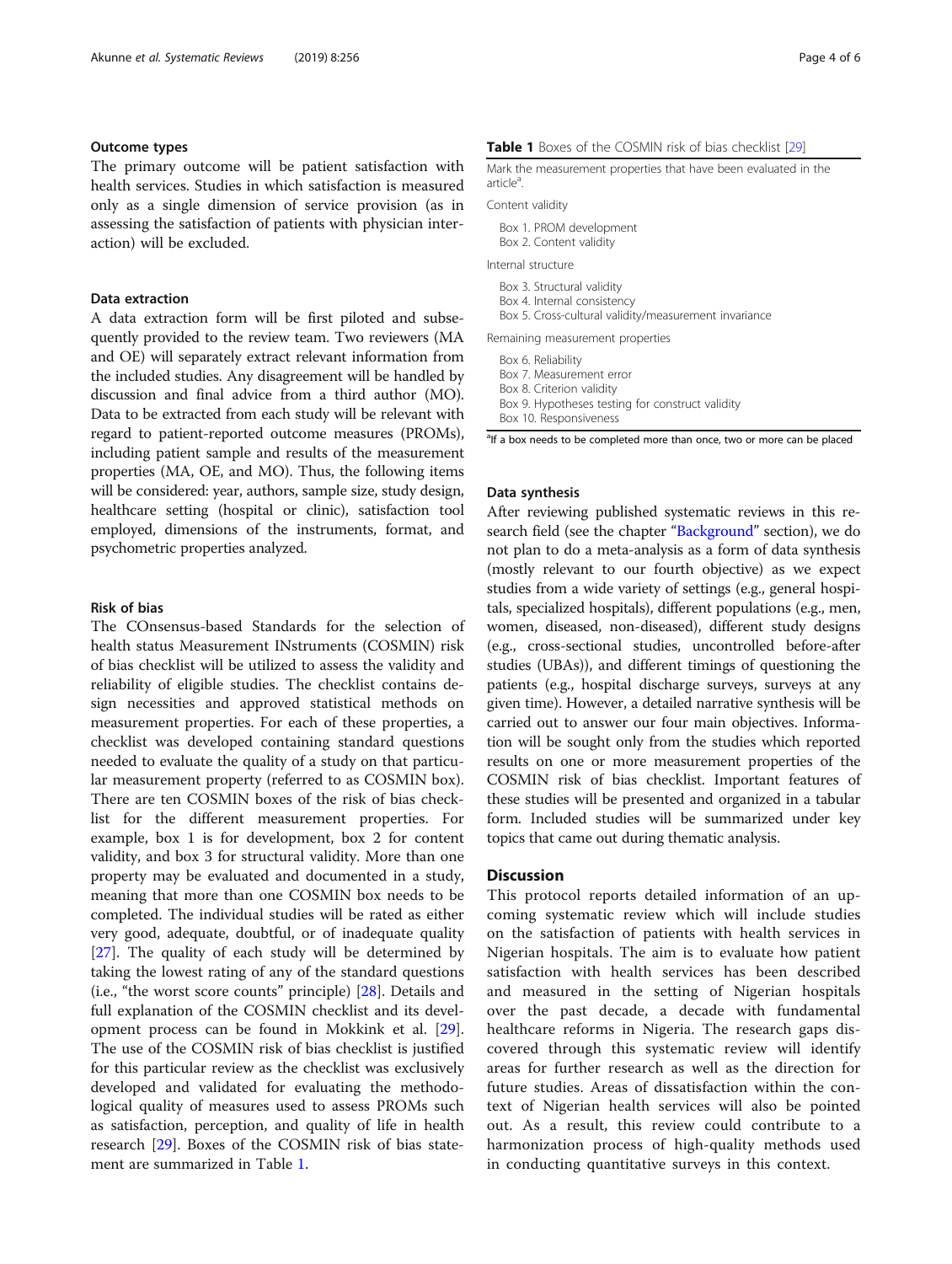### <span id="page-4-0"></span>Appendix

Table 2 Details of one electronic bibliographic database search query (MEDLINE)

MEDLINE (via OvidSP) [1932 hits] access day 20180730

1. exp Patient centered care/

2. exp Hospitals/

3. exp Health Services Research/

- 4. exp Quality of Health Care/
- 5. clinic\*.tw.
- 6. hospital?.tw.
- 7. patient?.tw.
- 8. outpatient?.tw.
- 9. inpatient?.tw.
- 

10. (medical adj1 (treatment or treatments or service or services or centre or centres or center or centers)).tw.

- 11. (health adj1 (service or services or centre or centres or center or centers)).tw.
- 12. health?care.tw.
- 13. health?system?.tw.
- 14. or/1-13
- 15. Nigeria.cp.
- 16. Nigeria.tw.
- 
- 17. nigerian?.tw.
- 18. Lagos.tw.
- 19. Kano.tw.
- 20. Ibadan.tw.
- 21. "Benin City".tw.
- 22. Jos.tw.
- 23. Ilorin.tw.
- 24. Kaduna.tw.
- 25. Abuja.tw.
- 26. Enugu.tw.
- 27. Warri.tw.
- 28. or/15-27
- 29. exp Patient Satisfaction/
- 30. acceptabilit\*.tw.
- 31. acceptance.tw.
- 32. attitude?.tw.
- 33. dissatisf\*.tw.
- 34. judgement\*.tw.
- 35. satisf\*.tw.
- 36. view?.tw.
- 37. opinion\*.tw.
- 38. perception?.tw.
- 39. perceived.tw.
- 40. preference?.tw.
- 41. preferred.tw.
- 42. or/29-41
- 43. exp Empirical Research/
- 44. exp Data Collection/
- 45. assessment?.tw.
- 46. evaluation? tw
- 47. intervention?.tw.
- 48. survey\*.tw.
- 49. study.tw.
- 50. studies.tw.
- 51. trial.tw.
- 52. trials.tw.
- 
- 53. questionnaire?.tw.
- 54. or/43-53
- 55. 14 and 28 and 42 and 5456. limit 55 to ed="20070101-20180730"
- 57. (animals not (humans and animals)) sh.
- 58. 56 not 57

#### Abbreviations

AIDS: Acquired immune deficiency syndrome; CBHIS: Community-Based Health Insurance Scheme; COSMIN: COnsensus-based Standards for the selection of health status Measurement INstruments; ECHO: Economic, Clinical and Humanistic Outcomes; HIV: Human immunodeficiency virus; LMICS: Low- and middle-income countries; NHIS: National Health Insurance Scheme; NHS: National Health Service; OOP: Out-Of-Pocket; PPPs: Publicprivate-partnerships; PRISMA: Preferred Reporting Items in Systematic Reviews and Meta-analyses; PRO: Patient-reported outcomes; PROMS: Patient-reported outcome measures; PSPS: Patient Satisfaction with Pharmaceutical Service

#### Acknowledgements

Not applicable

#### Authors' contributions

MA and OE were responsible for designing the study, formulation of review questions, eligibility criteria, and extraction of data from included studies as well as selecting appropriate methods to synthesize data and assess the risk of bias. MO and CV contributed to the design of the study eligibility criteria. TLH selected most relevant databases and developed the final search strategy. MA wrote the first draft, and all the authors were instrumental to the manuscript corrections before the final version. All authors read and officially agreed to submit the final manuscript.

#### Funding

The author team received no third-party funding or external financial support for conducting this research.

#### Competing interests

The authors declare that they have no competing interests.

#### Author details

<sup>1</sup>Department of Clinical Pharmacy and Pharmacy Management, University of Nigeria, Nsukka, Enugu State, Nigeria. <sup>2</sup>Research Group for Evidence-Based Public Health, Institute for Public Health and Nursing Research, Health Sciences, University of Bremen, Bremen, Germany. <sup>3</sup>Leibniz Institute for Prevention Research and Epidemiology – BIPS, Bremen, Germany. <sup>4</sup> Department of Clinical Pharmacy and Pharmacy Management, Nnamdi Azikiwe University, Awka, Anambra State, Nigeria.

#### Received: 1 November 2018 Accepted: 13 September 2019 Published online: 01 November 2019

#### References

- 1. Maiyaki M, Garbati M. The burden of non-communicable diseases in Nigeria; in the context of globalization. Ann Afr Med. 2014;13:1–10.
- 2. Jensen J. A review of public–private partnership activities in health system strengthening. In: Taylor RM, Christian J, editors. The role of public-private partnerships in health systems strengthening: workshop summary. Washington, DC: The National Academies Press; 2015. p. 67–85.
- 3. Meier F, Schöffski O, Schmidtke J. Public-private partnership as a solution for integrating genetic services into health care of countries with low and middle incomes. J Community Genet. 2013;4(3):309–20.
- 4. PharmAccess Foundation. Nigerian health sector market study report. 2014. [https://www.rvo.nl/sites/default/files/Market\\_Study\\_Health\\_Nigeria.pdf](https://www.rvo.nl/sites/default/files/Market_Study_Health_Nigeria.pdf). Accessed 18 Oct 2018.
- 5. PwC Nigeria. Restoring trust to Nigeria's healthcare system. 2016. [https://](https://www.pwc.com/ng/en/assets/pdf/restoring-trust-to-nigeria-healthcare-system.pdf) [www.pwc.com/ng/en/assets/pdf/restoring-trust-to-nigeria-healthcare](https://www.pwc.com/ng/en/assets/pdf/restoring-trust-to-nigeria-healthcare-system.pdf)[system.pdf](https://www.pwc.com/ng/en/assets/pdf/restoring-trust-to-nigeria-healthcare-system.pdf). Accessed 18 Oct 2018.
- 6. Parmar H. Healthcare business challenges in Nigeria. 2015. [https://www.](https://www.linkedin.com/pulse/healthcare-business-challenges-nigeria-hemraj-parmar-mba) [linkedin.com/pulse/healthcare-business-challenges-nigeria-hemraj-parmar](https://www.linkedin.com/pulse/healthcare-business-challenges-nigeria-hemraj-parmar-mba)[mba.](https://www.linkedin.com/pulse/healthcare-business-challenges-nigeria-hemraj-parmar-mba) Accessed 18 Oct 2018.
- 7. Okogba E. Only 4% of Nigerians are covered by NHIS. Vanguardnews 2016. <https://www.vanguardngr.com/2016/12/4-nigerians-covered-nhis/>. Accessed 18 Oct 2018.
- 8. Federal Ministry of Health. Nigerian National Health Accounts 2006–2009. [http://apps.who.int/nha/database/DocumentationCentre/GetFile/51337921/](http://apps.who.int/nha/database/DocumentationCentre/GetFile/51337921/en) [en.](http://apps.who.int/nha/database/DocumentationCentre/GetFile/51337921/en) Accessed 18 Oct 2018.
- 9. Krousel-Wood MA. Practical considerations in the measurement of outcomes in healthcare. Ochsner J. 1999;1(4):187–94.
- 10. Kozma CM, Reeder CE, Schulz R. Economic, clinical, and humanistic outcomes: a planning model for pharmacoeconomic research. Clin Ther. 1993;15(6):1121–32.